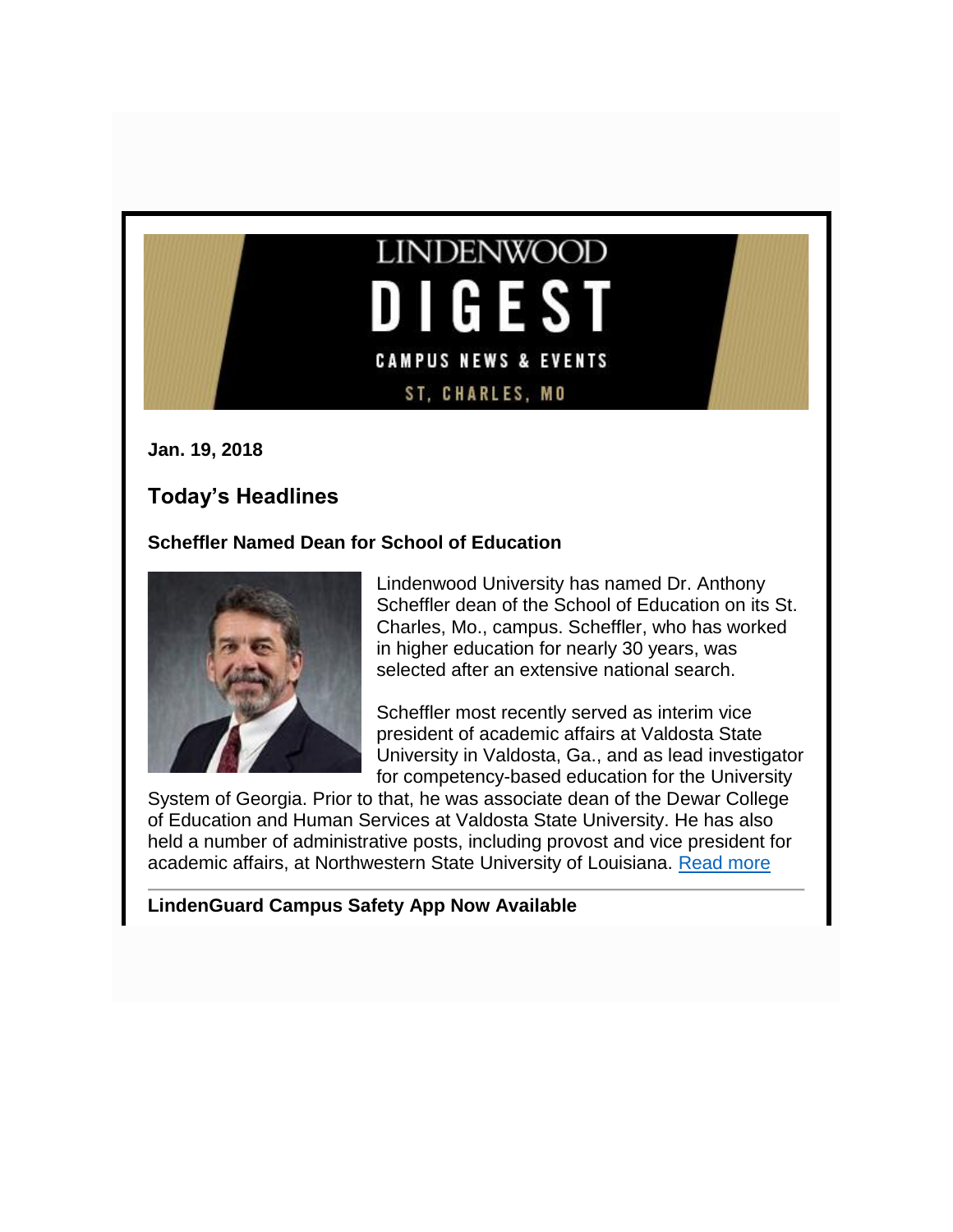

Lindenwood University is launching a new public safety app, LindenGuard, that provides a selection of tools to enhance public safety on campus for students, faculty, and staff.

The app, powered by Rave Guardian, is now available for students on the St. Charles and Belleville campuses. It affords users the ability to call Campus Public Safety & Security or 911 with the touch of a button. Another feature of the app allows users to report a tip to Public Safety in real time through a chat session, including pictures if need be. Rave states the app is like a blue light safety kiosk that users carry with them. [Read more](http://www.lindenwood.edu/about/news/details/lindenguard-campus-safety-app-now-available-2/)

### **Be Aware of Malicious Spam and Phishing Attempts**

The Lindenwood email system periodically receives a number of malicious spam and phishing attempts. The goal of many of these malicious messages is to gain access to your Lindenwood account by misleading you to provide your User ID and password. Though Lindenwood IT has many preventative measures in place to limit and eliminate SPAM and PHISHING messages, some messages get through our safeguards. As such, *you* play an important role in ensuring account and information security at Lindenwood University.

Please follow the tips below to keep your information and data secure. [Read](http://felix.lindenwood.edu/newsletter/2018_01/phishing.pdf)  [more](http://felix.lindenwood.edu/newsletter/2018_01/phishing.pdf)

## **Faculty Promotion Training Sessions**

Faculty Council is hosting trainings for those applying for promotion in rank or on promotion committees:

- 1. All Candidates: January 23, 2018, 3-4pm, Dunseth Auditorium
	- a. If you cannot make this session, handouts will be placed on the LU Faculty Canvas Shell after training.
- 2. School Level Promotion Committees: February 1, 2018, 3-4pm, MAB 302
- 3. Faculty Council Promotions Sub-Committee: February 15, 2018, 3-4pm, MAB 302

Please see information on [timeline on promotion](http://felix.lindenwood.edu/newsletter/2018_01/promotiontimeline.pdf) and [promotion guidelines](http://felix.lindenwood.edu/newsletter/2018_01/promotionguidelines.pdf) from guidebook.

## **Public Health Student Association Members Volunteer**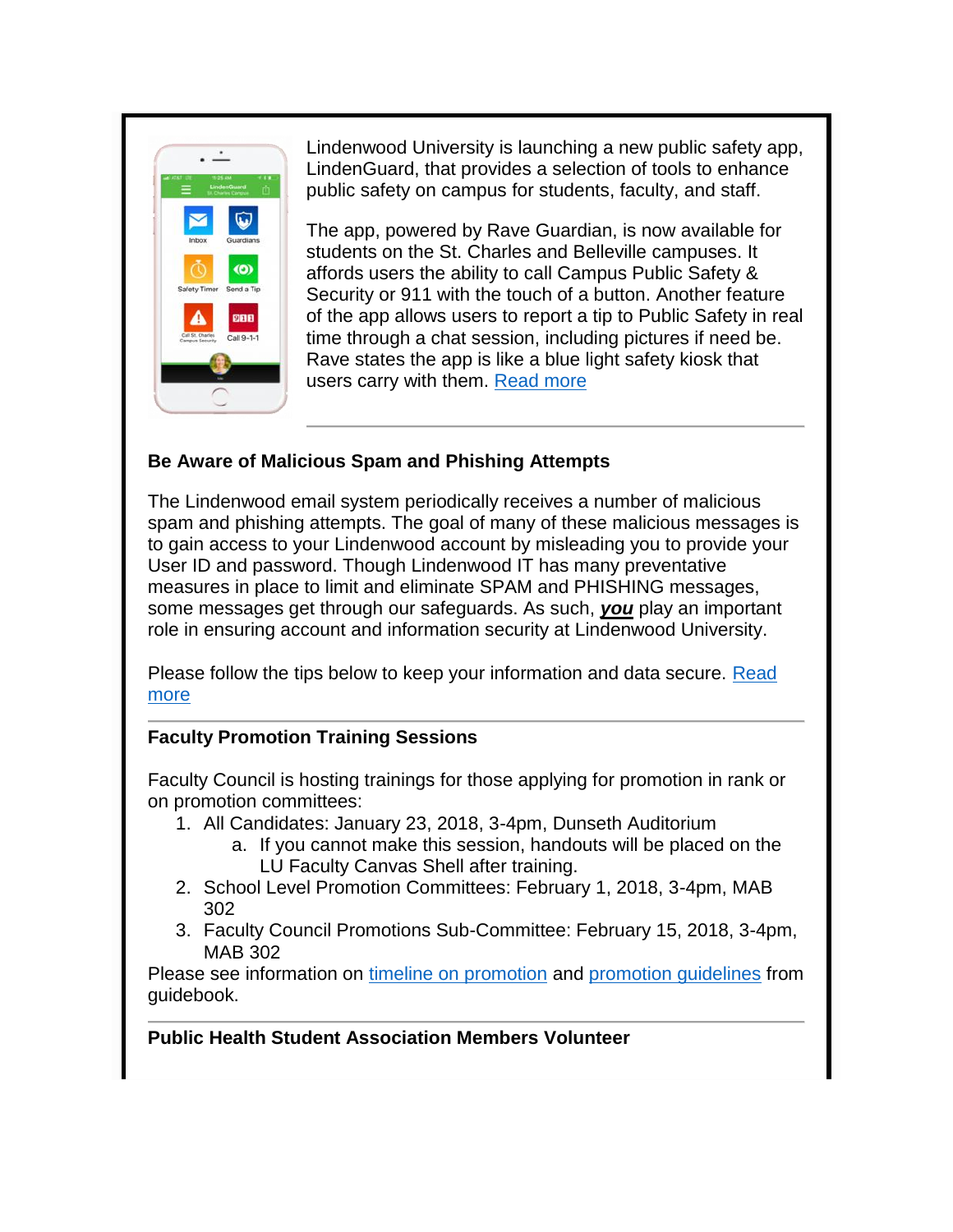

Members of the Public Health Student Association spent their MLK Holiday volunteering with the African Diaspora Council and Grace Lutheran Church in Pagedale. The students moved furniture and equipment, removed ceiling tiles, and painted classroom walls. Public Health students are committed to social justice, equity, and addressing social determinants of health in the broader St. Louis community

#### **Lindenwood to Host Regional Title IX Meeting**

Lindenwood University is hosting a Regional Title IX Professionals meeting on Thursday, January 25, 2018 at noon in the Hyland VIP room. Around 35 Title IX professionals from various universities in Illinois and Missouri will attend an afternoon of continuing education on Title IX topics.

Haley Hanson and Mary Pat Carl, partners with Husch Blackwell, will be featured speakers. After lunch and presentations, Title IX professionals from the area will hold round table discussions.

#### **Electronic Versions of the 2017 W-2s Now Available in Workday.**

To access your forms, click on the 'Pay' worklet and choose Tax Documents under the My Statements menu. If your form does not automatically pop up after the processing window disappears you can find it on your W:drive in Workday or in your notifications.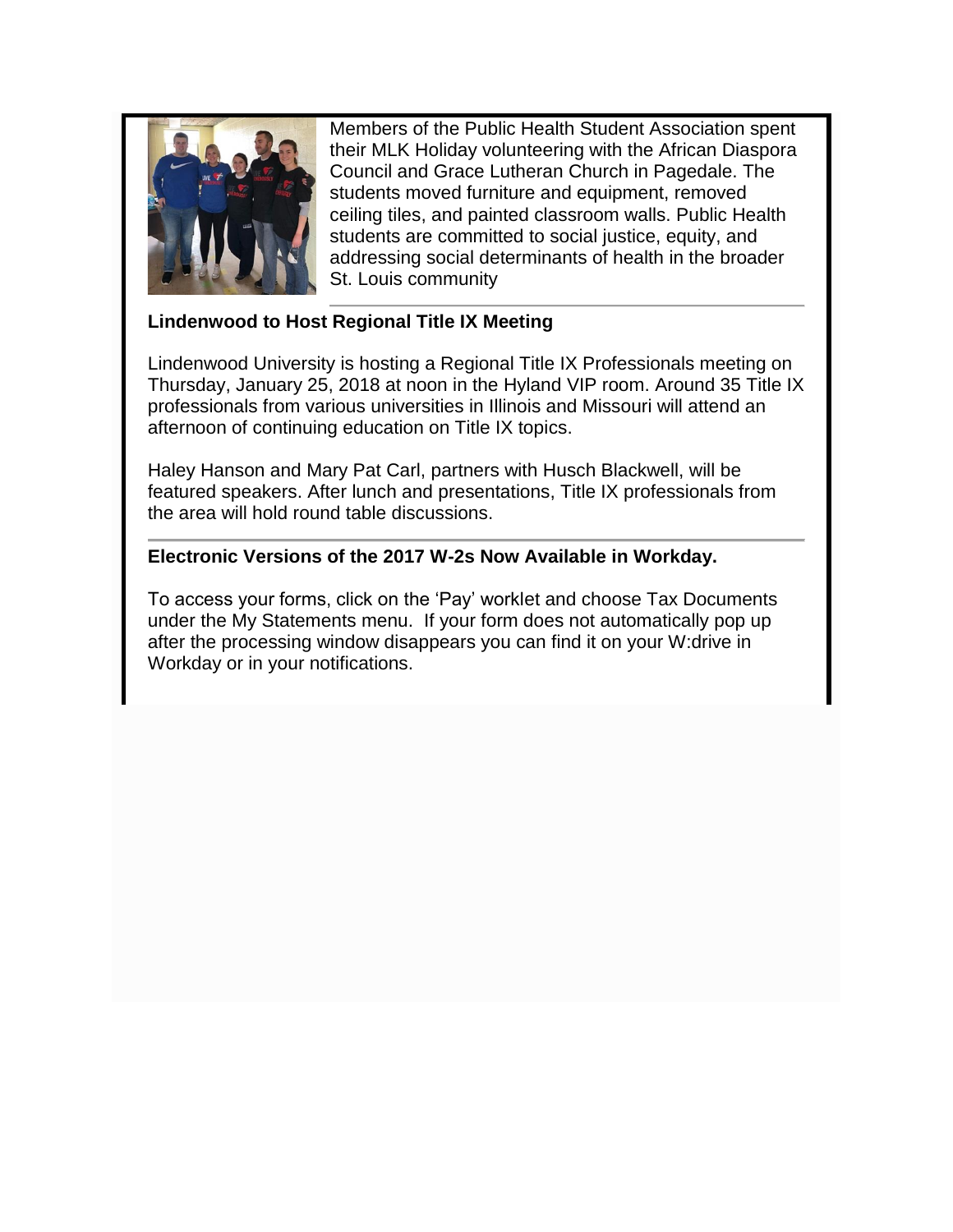|              |                              | 画 |              |
|--------------|------------------------------|---|--------------|
|              | Eric Mircsov<br>View Profile |   |              |
| ⋒            | Home                         |   |              |
| 83           | Workbench                    |   |              |
| 53           | Favorites                    |   |              |
| Ò            | W:Drive                      |   |              |
|              | Documentation                |   | $\mathbb{E}$ |
| $\mathbf{A}$ | My Account                   |   | $\,$         |
|              | Sign Out                     |   |              |

Paper copies of the W-2s will be mailed to the home address on file.

If you have any questions please reach out to the payroll office at 636-949- 4971.

#### **Antivirus Software Update**

In order to provide better endpoint virus and malware protection, the Lindenwood IT department will be installing a new Trend Micro Anti-Virus client on all Lindenwood owned devices over the next two weeks. Once the Trend Micro agent is installed on your machine, it will remove the old Microsoft agent. There should be no action required on your part.

Thank you,

TJ Rains Vice President for Information Technology and CIO

## **Excused Absences**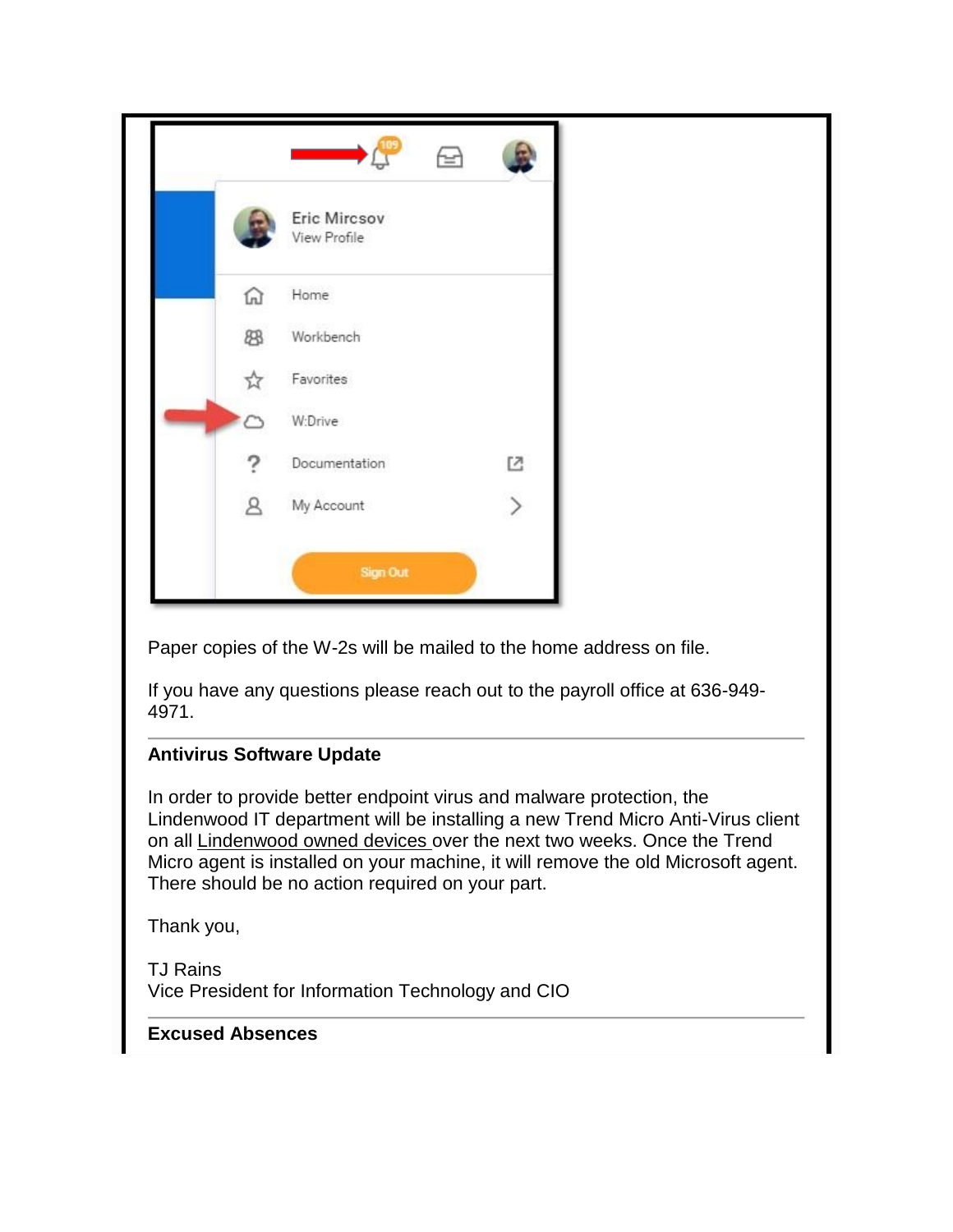Please excuse the following students in the afternoon of Wednesday, January 24, 2018. They will be attending a field trip to the St. Louis Art Museum and will be leaving campus around 1 p.m. and returning about 4 p.m.

| Alaniz, Leslie A       | Augspurg, Alexander A          | Clerc, Caitlin E  |  |
|------------------------|--------------------------------|-------------------|--|
| Enomoto, Nao           | Gaither, Mariya U              | Groves, Aliyah F  |  |
| Havens, Ciara          | Hrobowski, Paige<br>Alexandria | Hubbard, Rashad J |  |
| King, Melissa A        | Martz, George A                | Osborne, Robert R |  |
| Page, Ariel R          | Palmer, Mariah K               | Peters, Jordan R  |  |
| Rinsem, Paige D        | Schmittner, Lauren E           | Smith, Kelsey Ann |  |
| Smith, Samantha Bailey |                                |                   |  |

Thank you, Michiko Nohara-LeClair

# **Recent Editions**

[The Digest archive](http://www.lindenwood.edu/about/digest-archives/)

[Belleville Digest archive](http://www.lindenwood.edu/belleville/about/lindenwood-belleville-digest-archives/)

# **Events and Deadlines**

- **Through Feb. 16:** "Connections" Exhibition, Boyle Family Gallery
- **Through April 4: [Academic Technology Services Workshops](http://felix.lindenwood.edu/newsletter/2018_01/ats_spring_catalog.pdf)**
- **Jan. 25:** [Full Faculty Meeting,](http://felix.lindenwood.edu/newsletter/2018_01/facultymeetingagenda.pdf) AB Leadership Room, 3-4:30 p.m.
- **Jan. 25:** [Larry Reed "Economic Pep Talk", 3-4 p.m.](http://www.lindenwood.edu/academics/centers-institutes/the-hammond-institute/events/)
- **Jan. 27:** [Wynonna and The Big Noise](http://www.lindenwood.edu/j-scheidegger-center-for-the-arts/upcoming-events/main-stage-season/wynonna-january-27/) 8 p.m. Lindenwood Theater
- **Feb. 3:** [Jr. Lynx Spirit Camp](https://register.myonlinecamp.com/camp.cfm?sport=2&id=109428)